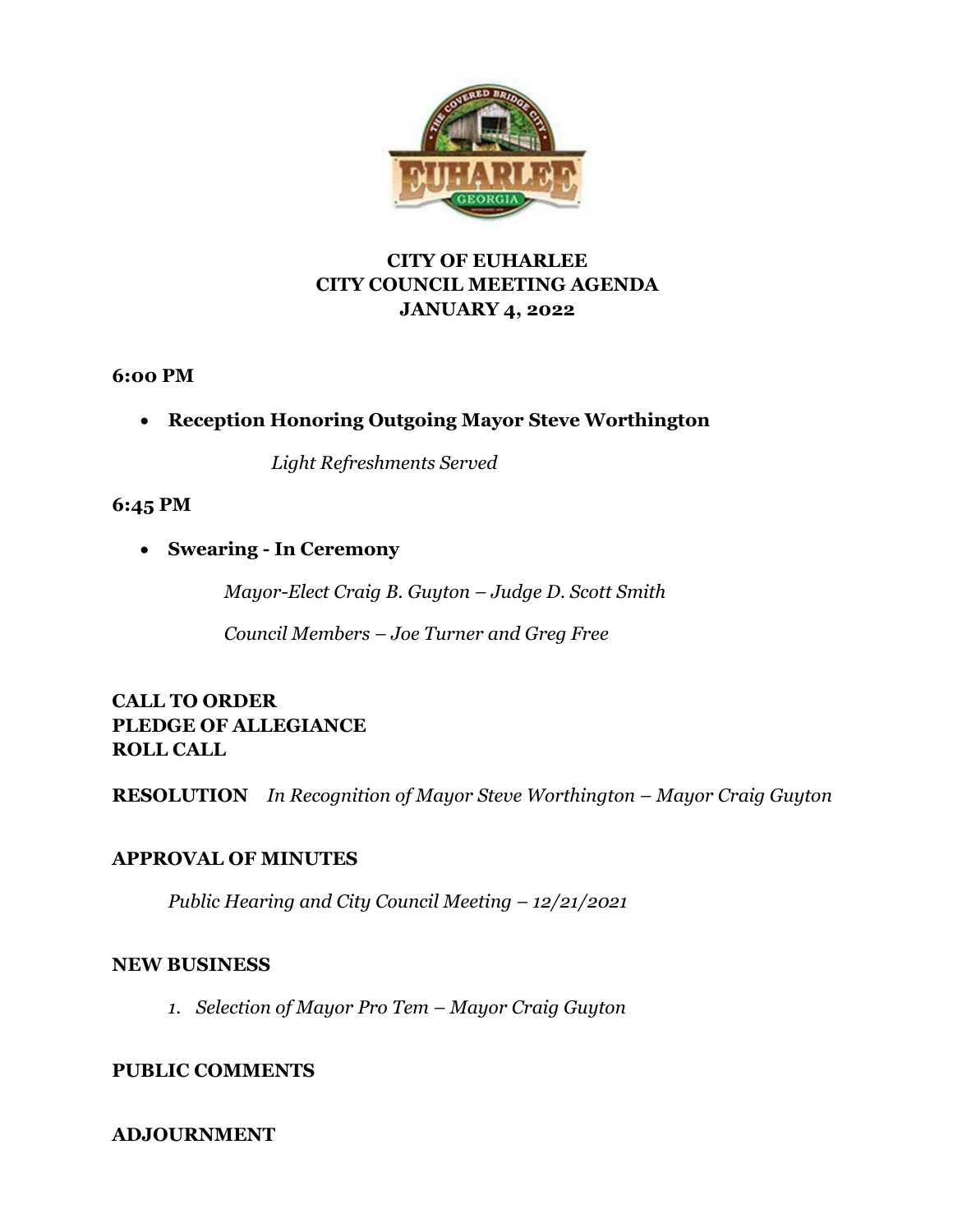## **CITY OF EUHARLEE CITY COUNCIL MEETING MINUTES JANUARY 4, 2022**

#### *Reception – Mayor and Council*

At 6:00 pm prior to the swearing in ceremony and the council meeting, a small reception was held for the outgoing Mayor Steve Worthington to honor him, and to thank him for his services as Mayor.

#### *Smith Swearing- In- Ceremony – Judge D. Scott Smith*

Judge D. Scott Smith, Chief Superior Court Judge of Bartow stated it was an honor for him to be there. A good friend of Mayor- Elect Craig Guyton, shared with him, that if he won the election, he would swear him in, and he tries to be true to his word. Earlier, he stated to Mayor-Elect Guyton's family, if he runs the business at Euharlee like he does at the restaurant, he was quite sure Euharlee would be a success in the coming years. Judge Smith also had the honor of swearing-in incumbents Joe Turner and Greg Free as Council Members.

Former Mayor Steve Worthington stated it was something he had never seen done in the city of Euharlee, and thought it would be a good thing to do for the unity of the city. He passed the gavel to the newly elected Mayor Craig Guyton.

### *City Council Meeting*

Mayor Craig Guyton called the meeting to order, Council Member David Duncan led prayer, followed with the Pledge of Allegiance.

The following were present: Mayor Craig Guyton, Council Members Tim Abbott, Greg Free, David Duncan and Joe Turner. City Manager James Stephens was not present.

Council Member David Duncan motioned to amend the agenda to include the resolution for the November 2021 election results. Council Member Joe Turner seconded the motion. The motion carried all voting in favor.

### *Resolution- November 2021 Election Results- Mayor Craig Guyton*

Mayor Craig Guyton read the resolution with the November 2021 Election results resolved that Craig Guyton was determined to be Mayor, Greg Free, and Joseph Turner were determined to be Council Members with the term of office to begin January 1, 2022.

Council Member Greg Free motioned to accept the resolution as read. Council Member David Duncan seconded the motion. The motion carried with all voting in favor.

### *Resolution In Recognition of Mayor Steve Worthington – Mayor Craig Guyton*

Mayor Craig Guyton read and presented a framed resolution honoring and commended Mayor Steve Worthington for his valuable contributions, his honorable, and dedicated service to the people of Bartow County and the City of Euharlee for 27 years, and designated January 4, 2022 as Steve Worthington Day in the City of Euharlee. Council Member David Duncan motioned to accept the resolution as read. Council Member Greg Free seconded the motion. The motion carried with all voting in favor.